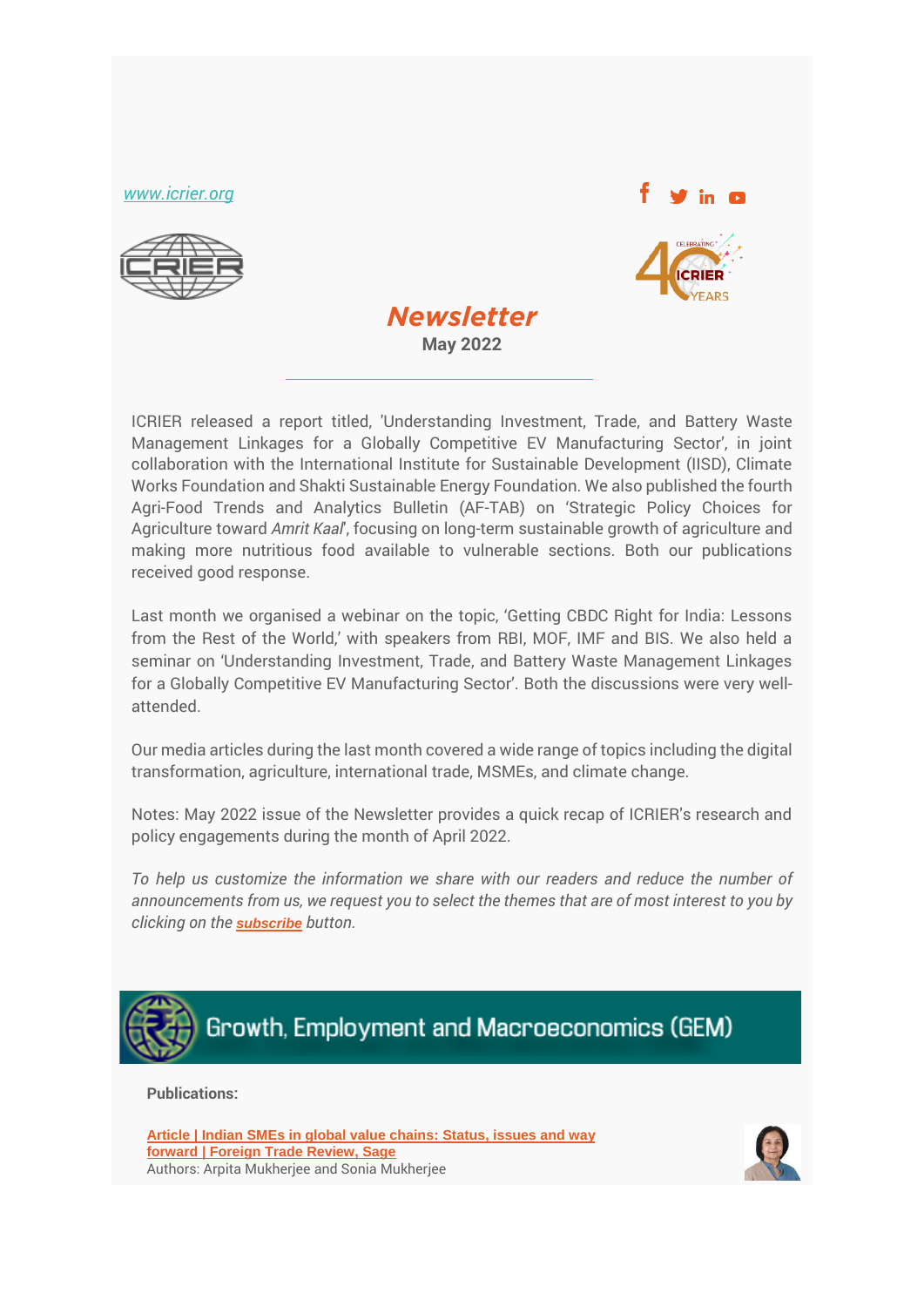

### **Event:**

# **[Webinar on Getting CBDC Right for India: Lessons from the Rest of the World](http://icrier.org/newsevents/seminar-details/?sid=550)**

Participants: Deepak Mishra, T. Rabi Sankar, Latha Venkatesh, V Anantha Nageswaran, Dong He, Jon Frost, Priyadarshini D, Peter J. Morgan



# **Op-eds | Media appearances:**

**[Making India a world beverage hub: What should be the right policy?](http://www.saffronmedia.in/eMagazines/FNB/2022/FNBApr16302022/index.html)** Arpita Mukherjee and Eshana Mukherjee | Food and Beverage News | April 30, 2022

**[The deteriorating world outlook has added to the complexity of](https://www.tpci.in/indiabusinesstrade/blogs/standardization-of-yoga-can-enhance-its-global-reach-export/)  [macroeconomic policymaking](https://www.tpci.in/indiabusinesstrade/blogs/standardization-of-yoga-can-enhance-its-global-reach-export/)** Shankar Acharya | Business Standard | April 14, 2022

**[E-commerce, digital transformation keys for growth of MSMEs](https://economictimes.indiatimes.com/small-biz/sme-sector/e-commerce-digital-transformation-keys-for-growth-of-msmes/articleshow/90741524.cms)** Tanu M. Goyal | Economic Times | April 9, 2022

**[Making India a bio-defence and virus attenuation hub](https://www.dailypioneer.com/2022/columnists/making-india-a-bio-defence-and-virus-attenuation-hub.html)** Arpita Mukherjee | Pioneer | April 9, 2022

**[All Things Policy Ep. 798: A new employment data architecture to solve](https://www.youtube.com/watch?v=XZ0tDR4z1yg)  [the jobs crisis](https://www.youtube.com/watch?v=XZ0tDR4z1yg)** Radhicka Kapoor | Podcast Takshashila Institution | April 7, 2022

**[The rules-of-origin case of zinc under an India-Korea trade pact](https://www.youtube.com/watch?v=Rfc-E2jcQZ8)**  Arpita Mukherjee and Ramneet Goswami | Mint | April 5, 2022

**How to OTT and [the screen co-existing in this world of Covid-19](https://www.youtube.com/watch?v=Rfc-E2jcQZ8)  [pandamic](https://www.youtube.com/watch?v=Rfc-E2jcQZ8)** Arpita Mukherjee | ET Edge | April 4, 2022

















Agriculture Policy, Sustainability and Innovation (APSI)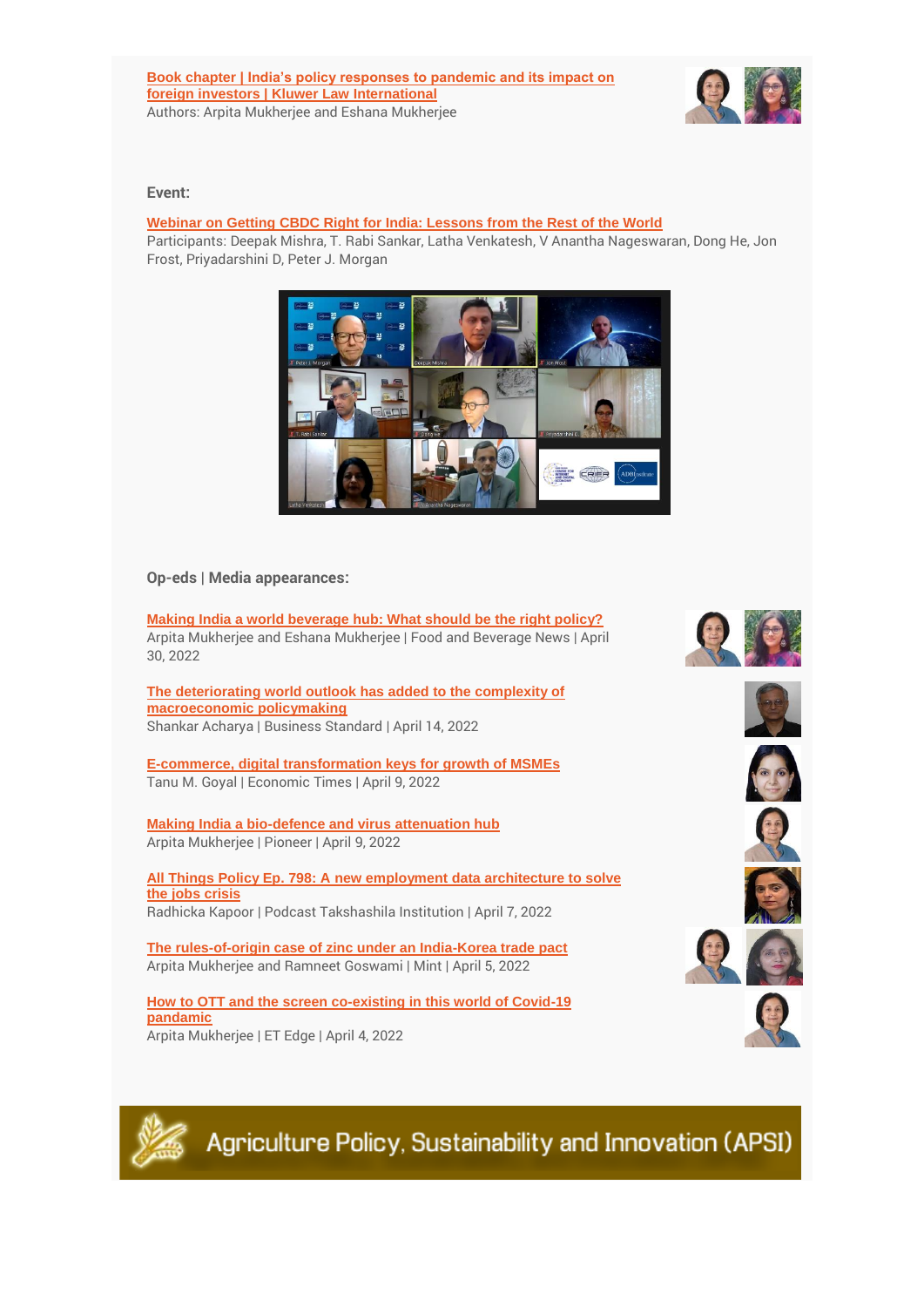#### **Publication:**

**Bulletin | AF-TAB: [Strategic policy choices for agriculture toward](http://icrier.org/pdf/bulletins/AF-TAB_V_I_4.pdf)** *Amrit [Kaal](http://icrier.org/pdf/bulletins/AF-TAB_V_I_4.pdf)* Editors: Ashok Gulati, Ranjana Roy and Ayushi Khurana,

**Op-eds | Media appearances:**

**[The poverty debate is an opportunity for food subsidy reforms](https://www.financialexpress.com/opinion/poverty-and-the-politics-of-freebies/2501950/)** Ashok Gulati and Ritika Juneja | Financial Express | April 25, 2022

**[Why reforming the system of free food is necessary](https://indianexpress.com/article/opinion/columns/why-reforming-the-system-of-free-food-is-necessary-7885475/)** Ashok Gulati and Ritika Juneja | Indian Express | April 25, 2022

**Green [investment for sustainable agriculture: A missed opportunity?](https://timesofindia.indiatimes.com/blogs/voices/green-investment-for-sustainable-agriculture-a-missed-opportunity/)** Kumar Gaurav and Purvi Thangaraj | Times of India Blog | April 12, 2022

**[Farmers Want Technology and to be Able to Sell Produce at Good Rates](https://www.youtube.com/watch?v=uFmSRdBd-aQ)** Ashok Gulati | The WIRE | April 12, 2022

**[From plate to plough: Reviving Punjab's groundwater, and agriculture](https://www.financialexpress.com/opinion/from-plate-to-plough-reviving-punjabs-groundwater-and-agriculture/2487324/)** Ashok Gulati, Bharat Sharma and Purvi Thangaraj | Financial Express | April 11, 2022

### **[How to turnaround Punjab's agriculture](https://indianexpress.com/article/opinion/columns/mann-how-to-turnaround-punjabs-agriculture-7863050/)**

Ashok Gulati , Bharat Sharma and Purvi Thangaraj | Indian Express | April 11, 2022



#### **Op-eds | Media appearances:**

**[Inter-state inequalities in entry to primary social companies](https://techynewsnow.com/inter-state-inequalities-in-entry-to-primary-social-companies/)** Richa Sekhani, Deepanshu Mohan and Latika Sharma | Techy News Zone | April 25, 2022

**Online lending — [liquidity lifeline for MSMEs](https://www.thehindubusinessline.com/opinion/online-lending-the-liquidity-lifeline-for-msmes/article65317513.ece)** Mansi Kedia | Hindu BusinessLine | April 14, 2022



# **Publications:**

**Summary report: [Understanding investment, trade, and battery waste](http://icrier.org/pdf/Understanding_InvestmentTrade_and_Battery_Waste_Management_Linkages.pdf)  [management linkages for a globally competitive EV manufacturing sector](http://icrier.org/pdf/Understanding_InvestmentTrade_and_Battery_Waste_Management_Linkages.pdf)** Authors: Tom Moerenhout, Amrita Goldar, Saon Ray, Anirudh Shingal, Siddharth Goel, Prachi Agarwal, Sajal Jain, Vasundhara Thakur, Tarun and Kumar Gaurav

**[Book chapter | Housing poverty in Kolkata: Can rental market reforms be the](https://www.routledge.com/Kolkata-The-Colonial-City-in-Transition-Reflections-in-Geographies/Bandyopadhyay/p/book/9781032020976)  [viable solution?](https://www.routledge.com/Kolkata-The-Colonial-City-in-Transition-Reflections-in-Geographies/Bandyopadhyay/p/book/9781032020976) | Routledge** Authors: Ismail Haque, Dipendra Nath Das and Priyank Pravin Patel











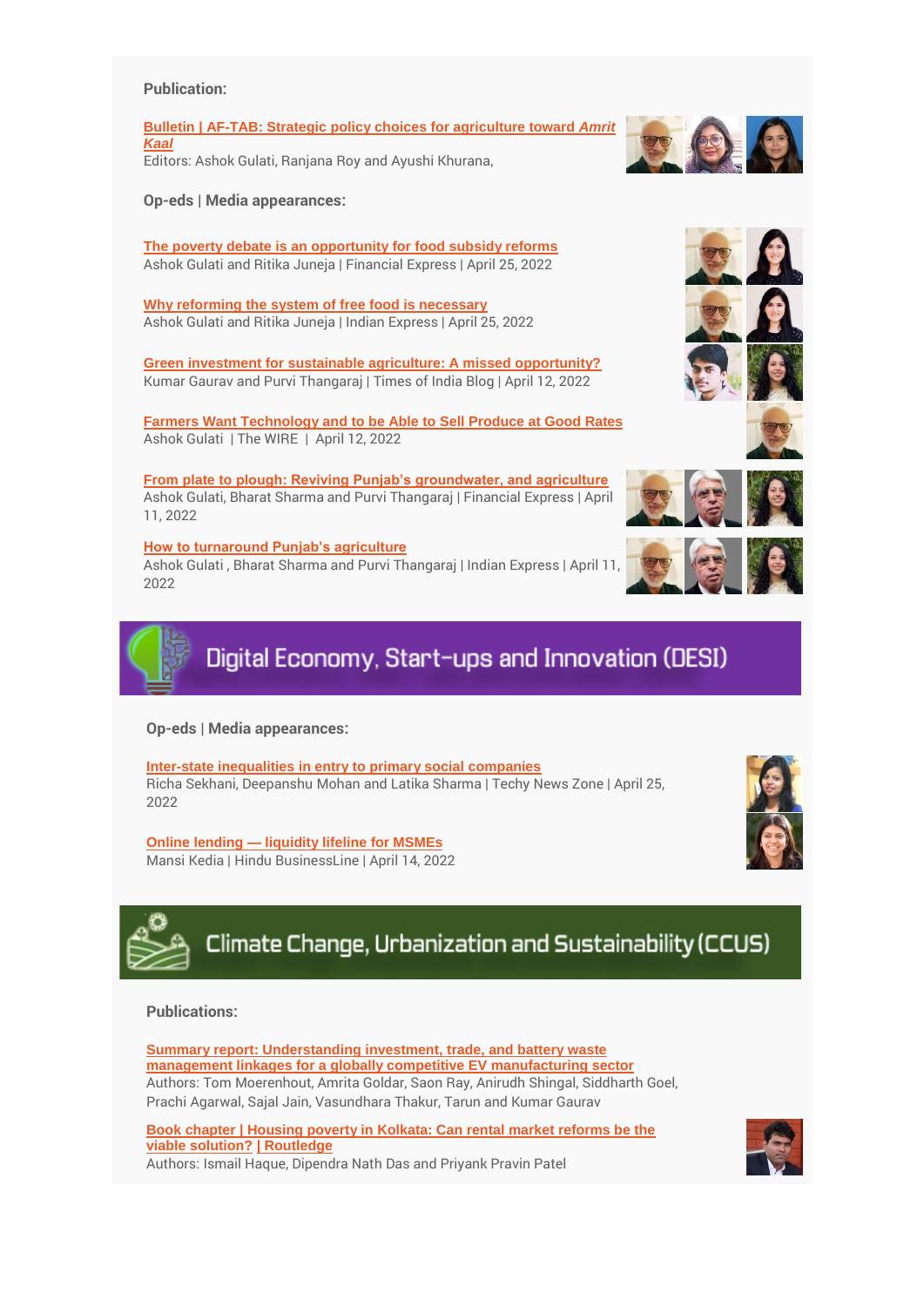

#### **Event:**

## **[Seminar on Understanding Investment, Trade, and Battery Waste Management Linkages for a](http://icrier.org/pdf/Understanding_InvestmentTrade_and_Battery_Waste_Management_Linkages.pdf)  [Globally Competitive EV Manufacturing Sector](http://icrier.org/pdf/Understanding_InvestmentTrade_and_Battery_Waste_Management_Linkages.pdf)**

Participants: Deepak Mishra, Siddarthan Balasubramanian, Sudhendu J. Sinha, Ruchir Shukla, Dev Ashish Aneja, Nitin Seth, Randheer Singh, Chaitanya Kanuri, Tom Moerenhout, Siddharth Goel , Anirudh Shingal, Prachi Agarwal, Saon Ray, Deb Mukherji, Vikram Handa, Ajith Chandran, Komal Kareer, A.L.N Rao , Amrita Goldar, Shobha Raghavan, Rahul Walawalkar, Moushumi Mohanty



**Op-eds:**

**[The curious case of Dadri II](https://www.financialexpress.com/opinion/the-curious-case-of-dadri-ii/2501965/)** Somit Dasgupta | Financial Express | April 25, 2022

**[Renewable energy has a tariff problem. Here's how to fix it](https://indianexpress.com/article/opinion/columns/renewable-energy-has-a-tariff-problem-heres-how-to-fix-it-7851296/)** Somit Dasgupta | Indian Express | April 4, 2022



Please feel free to share contact details of others who may be interested in receiving ICRIER's Newsletter, papers, publications and notices regarding seminars, workshops, conferences, etc.



**Deepak Mishra** Director & CE

*[www.icrier.org](file:///C:/Users/ICRIER-R/Downloads/Emailer%20(1)/www.icrier.org)*



**Our Offices:** Core 6A, 4th Floor, India Habitat Centre, Lodhi Road, New Delhi-110003

Plot No. 16-17, Pushp Vihar, Institutional Area, Sector 6, New Delhi-110017 Ph: +91 11 43112400, E-mail: info@icrier.res.in Website: www.icrier.org

#### *Disclaimer:*

*Opinions and recommendations in the report are exclusively of the author(s) and not of any other individual or institution including ICRIER. This report has been prepared in good faith on the basis of information available at the date of publication. All interactions and transactions with industry sponsors and their representatives have been transparent and conducted in an open, honest and independent manner as enshrined in ICRIER Memorandum of*